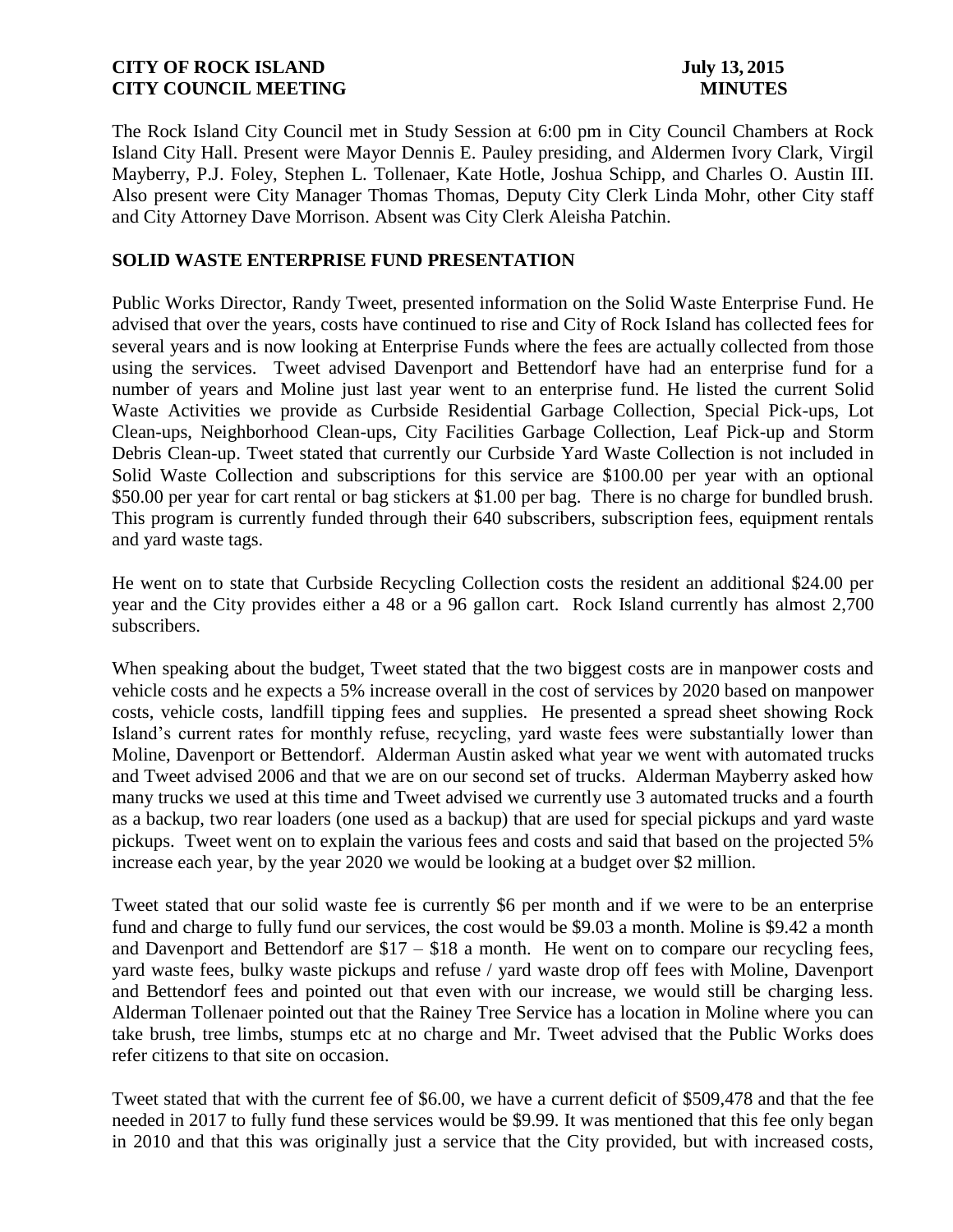more cities are going to Enterprise Funds. Privatizing these services was discussed, but it was felt that the quality of services when privatizing would not be as good.

After more discussion on individual fees and options, Tweet outlined the following recommendations: Convert solid waste, yard waste and curbside recycling to enterprise funds by 2017; increase solid waste fees by \$2.00 per month in 2016 and 2017 to \$10.00 per month and then fees would automatically be adjusted as needed in subsequent years; change the fee structure for additional carts so an additional cart is an additional solid waste fee effective n 2016; monitor yard waste expenses and recommend fee increases as needed to cover costs; increase curbside recycling fee by \$.50 per month in 2016 and \$.40 per month in 2017 to \$2.90 per month; conduct an annual review to ensure fees and services are appropriate; and explore other revenue options such as truck and cart advertising.

City Manager Thomas Thomas added that one of the challenges the City faces each year going through the budget process is finding ways to keep the same level of services without raising taxes and that we need to run these services like a business.

Alderman Austin asked if would be feasible to increase these fees in 4 - \$1.00 increments instead of 2 - \$2.00 increments and Mr. Tweet advised that in the past, increases have always been in \$2.00 increments and that expect after the first increase, no phone had been received regarding the increases. Alderman Austin stated that this would equate to a \$24.00 a year increase for residential solid waste pickup and an increase of \$6.00 a year for those that recycle and then the same increase the following year. Tweet confirmed. Alderman Foley asked with this plant, what the rate would be per month, and Tweet stated that next year it would be \$8.00 per month for refuse service and \$2.50 if you have recycling and the following year it would be \$10 a month and \$2.90 for recycling.

At this point, Mayor asked if there were any other questions or comments and hearing none, called for a motion to adjourn.

# **ADJOURNMENT**

A motion made by Alderman Foley and seconded by Alderman Hotle to adjourn the meeting carried by the following Aye and No vote. Those voting Aye being; Alderman Schipp, Alderman Austin, Alderman Clark, Alderman Mayberry, Alderman Foley, Alderman Tollenaer and Alderman Hotle; those voting No, none. The meeting was adjourned at 6:33 pm.

Linda K. Mohr, Deputy City Clerk

 $\frac{1}{2}$  ,  $\frac{1}{2}$  ,  $\frac{1}{2}$  ,  $\frac{1}{2}$  ,  $\frac{1}{2}$  ,  $\frac{1}{2}$  ,  $\frac{1}{2}$  ,  $\frac{1}{2}$  ,  $\frac{1}{2}$  ,  $\frac{1}{2}$  ,  $\frac{1}{2}$  ,  $\frac{1}{2}$  ,  $\frac{1}{2}$  ,  $\frac{1}{2}$  ,  $\frac{1}{2}$  ,  $\frac{1}{2}$  ,  $\frac{1}{2}$  ,  $\frac{1}{2}$  ,  $\frac{1$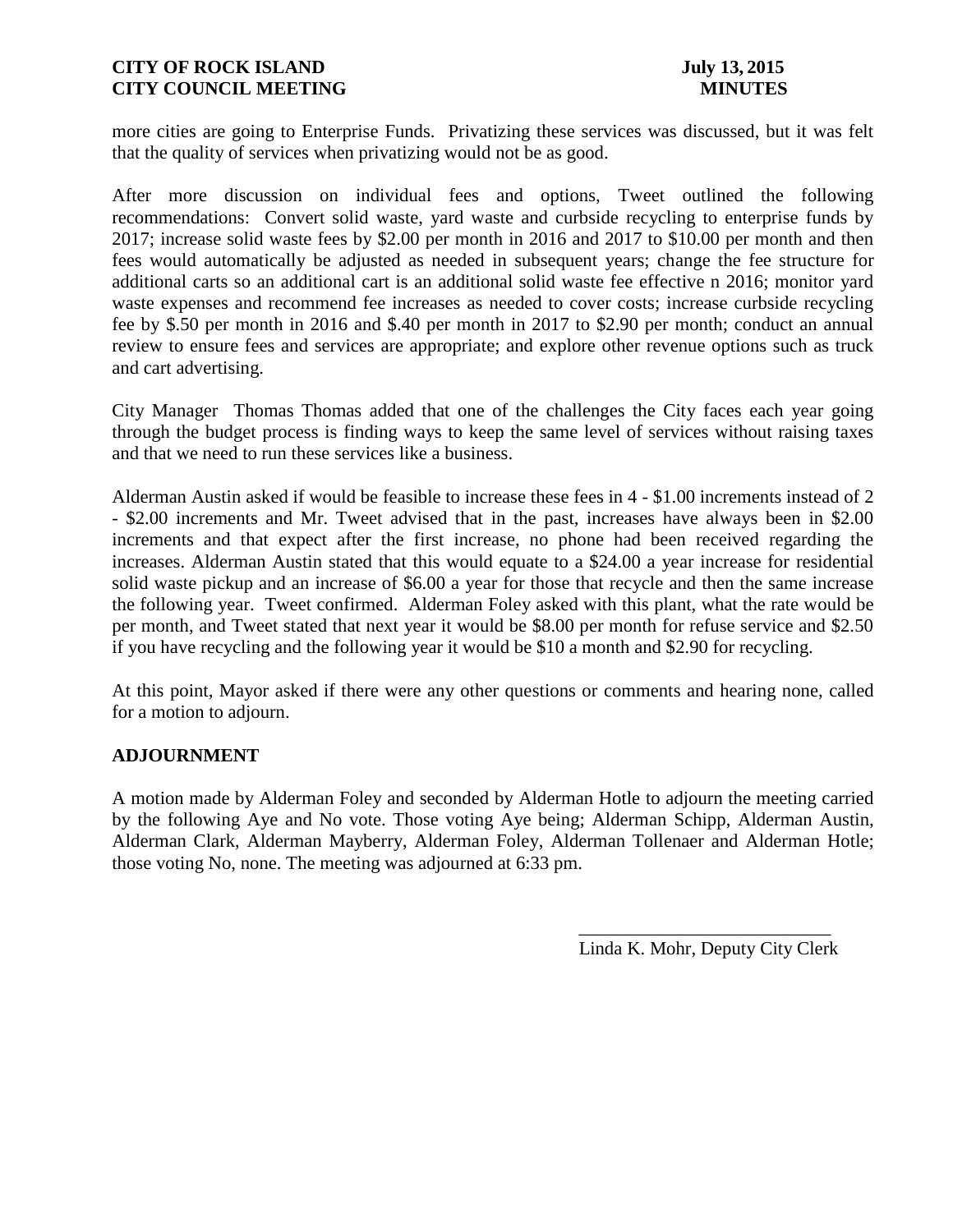The Rock Island City Council met in regular session at 6:45 pm in Council Chambers of Rock Island City Hall. Present were Mayor Dennis E. Pauley presiding, and Aldermen Ivory Clark, Virgil Mayberry, P.J. Foley, Stephen L. Tollenaer, Kate Hotle, Joshua Schipp, and Charles O. Austin III. Also present were City Manager Thomas Thomas, Deputy City Clerk Linda Mohr, other City staff and City Attorney Dave Morrison. Absent was City Clerk Aleisha Patchin.

## Introductory Proceedings

Mayor Pauley called the meeting to order and led in the Pledge of Allegiance. Alderman Schipp gave the Invocation.

## Agenda Item #5

# **Minutes of the meeting of June 19, 2015, minutes of the meeting of June 20, 2015 and minutes of the meeting of June 22, 2015.**

A motion was moved by Alderman Foley and seconded by Alderman Austin to approve the Minutes of the three meetings as printed. The motion carried by the following Aye and No vote; those voting Aye being; Alderman Schipp, Alderman Austin, Alderman Clark, Alderman Mayberry, Alderman Foley, Alderman Tollenaer and Alderman Hotle; those voting No, none.

## Agenda Item #6

## **Update Rock Island by Mayor Pauley.**

Mayor Pauley spoke about the STARLIGHT REVIEW CONCERT SERIES -Tuesday, July 14, featuring "Milltown" held at Lincoln Park. Start the evening with dinner at 6:00 pm from the Hy-Vee grill followed by an ice cream social. At 7:00 pm the concert begins. The rain date is Wednesday of the same week.

WHITEWATER JUNCTION BACK TO SCHOOL BASH will be held on Friday, July 17, 2015 from 12:00 pm to 5:00 pm join Whitewater Junction for their annual Back to School Bash. Don't miss this day of games, races and fun-filled activities celebrating the start of a new school year. Admission is \$8.00. Children 2 and under are free with paid adult.

RIVERS EDGE HOMEBREW FESTIV-ALE - The first Homebrew event in the Quad Cities debuts in The District of downtown Rock Island on the Great River Plaza on Saturday, July 18, 2015 from 2:00 pm to 6:00 pm. Rivers Edge Homebrew Festiv-Ale will feature over a dozen homebrew clubs from around the Midwest with over fifty different brews to sample. Attendees must be 21 years of age or older, and have a valid ID. Tickets are \$20 in advance and \$25 the day of the event. Advance tickets can be purchased at Rock Island Brewing Company, Ragged Records, and Midwestix.com. For more information visit [www.ridistrict.com.](http://www.ridistrict.com/)

And lastly, Mayor Pauley invited all residents to attend the BATTLE OF THE BADGES - Sunday, July 19, when the Rock Island Police  $\&$  Fire will be playing a softball game versus Davenport Police & Fire. The game will take place at 3:00 pm prior to the River Bandits Game at 5:15 pm at Modern Woodman Park. One ticket will get you into both games. For more information and to purchase advance tickets that benefit the Lymphoma & Leukemia Society, contact Firefighter Humphrey at [Humphrey.blake@rigov.org](mailto:Humphrey.blake@rigov.org) or call (309) 721-2411. Please come and show your support for the City of Rock Island and the Police and Fire employees playing in the game.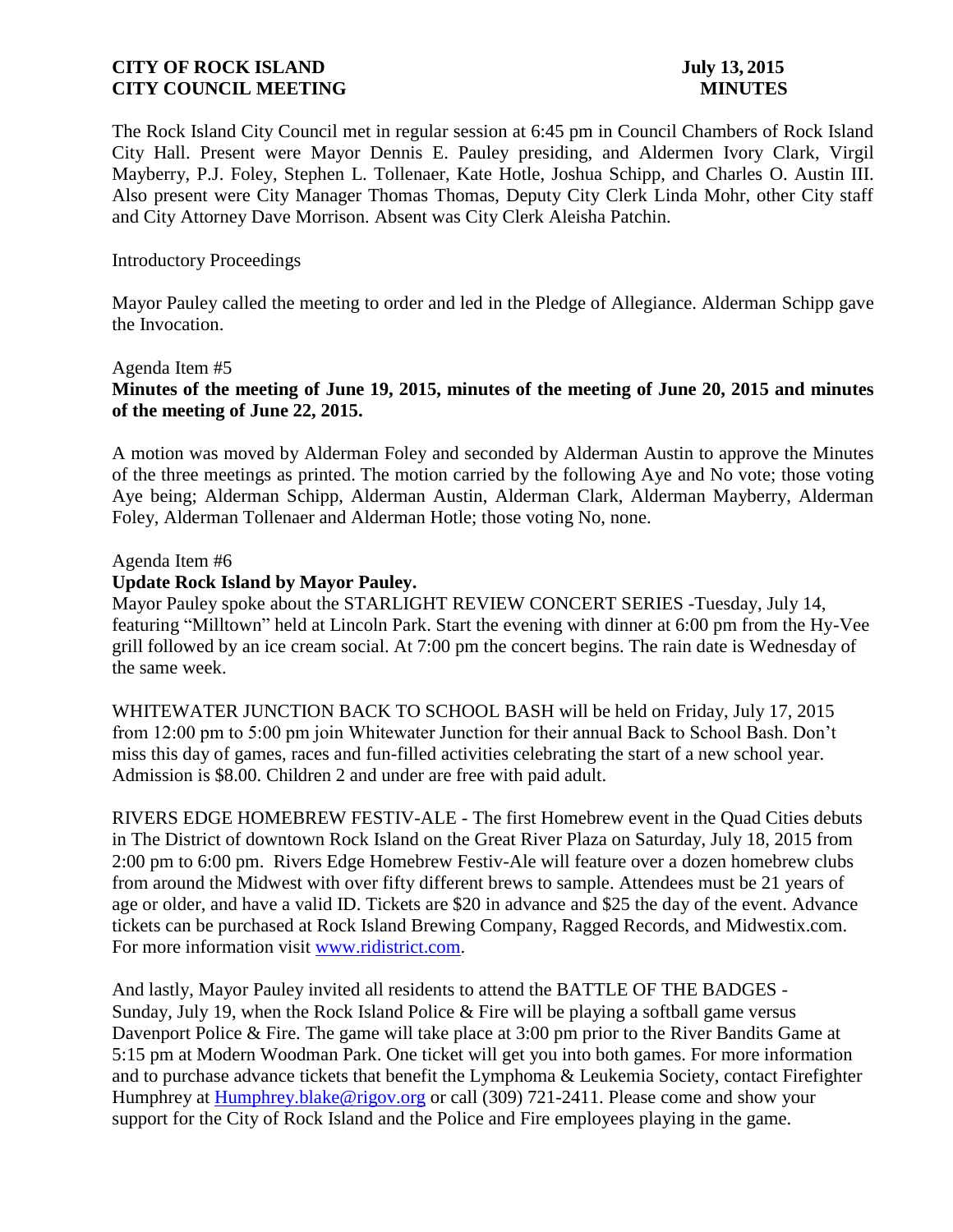Agenda Item #7 Public Hearing

Mayor Pauley closed the regular meeting at 6:49 and opened a public hearing to consider a redevelopment plan and project and designation of the 1<sup>st</sup> Street TIF Redevelopment Project Area and the adoption of tax increment allocation financing. Mayor asked the clerk to call the roll and Alderman Schipp, Alderman Austin, Alderman Clark, Alderman Mayberry, Alderman Foley, Alderman Tollenaer and Alderman Hotle all responded – present.

Mayor Pauley stated:

At this time, we will have a short presentation from the City's consultant concerning the proposed TIF District.

Charles Durham from Kane, McKenna and Associates, Inc. presented an overview of TIF financing. He defined the area a located at the intersection of  $1<sup>st</sup>$  Street and  $18<sup>th</sup>$  Avenue, specifically  $18<sup>th</sup>$ Avenue to the south,  $6<sup>th</sup>$  Avenue to the north, Mill Street to the west and Rock Island Parkway to the east. This area encompasses an area of primarily older industrial properties. Durham stated that current uses of this area are primarily industrial and that the major goals are industrial business expansion and retention and redevelopment of vacant industrial properties. He further described how, due to unplanned, uncoordinated development over the past 100 years there were many conflicting uses of this area – such as residential adjacent to industrial uses.

He stated the proposed TIF plan supports the City's Comp Plan goals and has a Base EAV of \$1,931,155.00 with a projected EAV upon completion of redevelopment activities of approximately \$13.1 million. The proposed TIF budget is \$10,000,000.00, which is the maximum amount which does not obligate the City to expend such amounts, is sized to accommodate potential development requirements and is a 23 year budget, not an annual budget.

Durham outlined the estimated costs, stating that land acquisition and relocation was estimated at \$2 million, the site preparation would be about \$1.5 million, utility improvements would be approximately \$2.5 million, the public improvements/facilities and parking structures would be \$1 million and the interest costs, professional services, job training and statutory school district payments would be about \$500,000.00 combined.

Durham advised that in order for a TIF District to qualify as a "blighted area", a minimum of 5 of the 13 factors must be present. He stated that this area had 7 factors present – Obsolescence, Deterioration, Inadequate Utilities, Excessive Land Coverage, Deleterious Layout, Lack of Community Planning and Lagging EAV.

When identifying the adoption process, Durham said that notices were mailed to the taxing districts on May 19th, 2015, notices were mailed to residents within 750 feet on May  $28<sup>th</sup>$ , notices were mailed taxpayers and residents on June  $23^{\text{rd}}$ , newspaper notices were posted on June  $20^{\text{th}}$  and  $27^{\text{th}}$ , 2015, the Joint Review Board meeting was held on June  $12<sup>th</sup>$ , this public hearing on July  $13<sup>th</sup>$  and the City Council will meet again in 14-90 days to act on this proposal.

When Mr. Durham had finished, Mayor Pauley then asked if the City Clerk's office had received any written comments regarding the proposed TIF District and the Deputy Clerk, Linda Mohr, responded that the office had not. Mayor Pauley asked if any Alderman wish to comment on the proposed TIF District and Alderman Schipp asked who was on the Joint Review Board. Mr. Durham advised the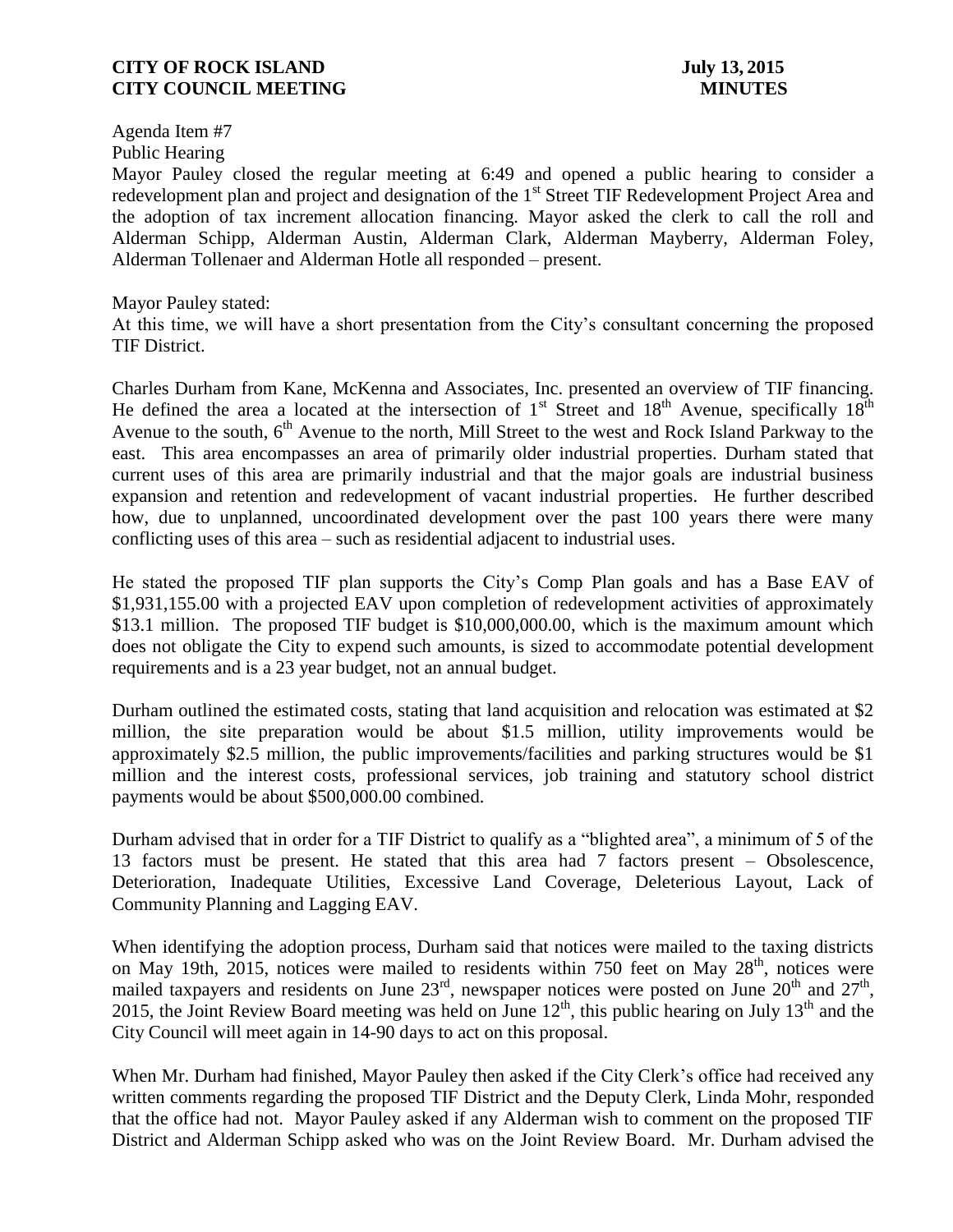representatives from the Rock Island School District, Rock Island Township and a community college were part of the board, among others. Alderman Schipp asked if the Superintendent of Schools was on the board and Mayor Pauley advised that Mike Oberhaus was on the board and that Jeff Eder, Community and Economic Development Director had met with him and that Mr. Oberhaus was in favor of this also. Mayor asked if City Staff had any comments on the proposed TIF District and there was no reply. Mayor then stated that at this time, members of the public wishing to comment should step forward and state their name, address and the party they were representing for the record. As a courtesy to all, please limit your comments to the proposed TIF District. Hearing no comments from the public, Mayor Pauley advised that the item would be placed on a future agenda as recommended for a vote and called for a motion to close the public hearing. A motion was made by Alderman Tollenaer and seconded by Alderman Schipp to adjourn the public hearing. The motion carried by the following Aye and No vote; those voting Aye being; Alderman Schipp, Alderman Austin, Alderman Clark, Alderman Mayberry, Alderman Foley, Alderman Tollenaer and Alderman Hotle; those voting No, none. The public hearing was adjourned at 7:03pm.

Regular meeting reconvened at 7:03 pm.

# Agenda Item #8

CLAIMS

It was moved by Alderman Austin and seconded by Alderman Foley to accept the following reports and authorize payments as recommended.

- a. Report from the Public Works [Department regarding payment to the Illinois Environmental](http://www.rigov.org/DocumentCenter/View/7543)  [Protection Agency in the amount of \\$52,500.00](http://www.rigov.org/DocumentCenter/View/7543) for the Mill Street Wastewater Plant and [\\$15,000 for the Southwest Wastewater Plant.](http://www.rigov.org/DocumentCenter/View/7543) (125)
- b. Report from the Public Works [Department regarding payment in the amount of \\$15,973.00](http://www.rigov.org/DocumentCenter/View/7551) to [Greenspace Associates for the 2105 Sod Replacement Program. \(121\)](http://www.rigov.org/DocumentCenter/View/7551)
- c. [Report from the Public Works Department regarding payment in the amount of \\$756.808.55](http://www.rigov.org/DocumentCenter/View/7541)  to Brandt Construction for payment #5 for the  $6<sup>th</sup>$  Avenue Relief Sewer, Project 2688. (120).
- d. Report from the City Attorney regarding payment in the amount of \$17,773.22 for legal services provided.

A motion was made by Alderman Austin and seconded by Alderman Foley to accept the claims as recommended. The motion carried by the following Aye and No vote; those voting Aye being; Alderman Schipp, Alderman Austin, Alderman Clark, Alderman Mayberry, Alderman Foley, Alderman Tollenaer and Alderman Hotle; those voting No, none.

## Agenda Item #9

[Claims for the weeks of June 19 through June 25 in the amount of \\$1](http://www.rigov.org/DocumentCenter/View/7528),260,023.48, June 26 through July 2 in the amount of \$464,843.11 and July 3 through July 9 in the amount of \$323,816.96 and payroll for the weeks of June 8 through June 21 in the amount of \$1,487,808.59 and June 22 through July 5 in the amount of \$1,489,600.37 It was moved by Alderman Austin and seconded by Alderman Foley. The motion carried by the following Aye and No vote; those voting Aye being; Alderman Schipp, Alderman Austin, Alderman Clark, Alderman Mayberry, Alderman Foley, Alderman Tollenaer and Alderman Hotle; those voting No, none.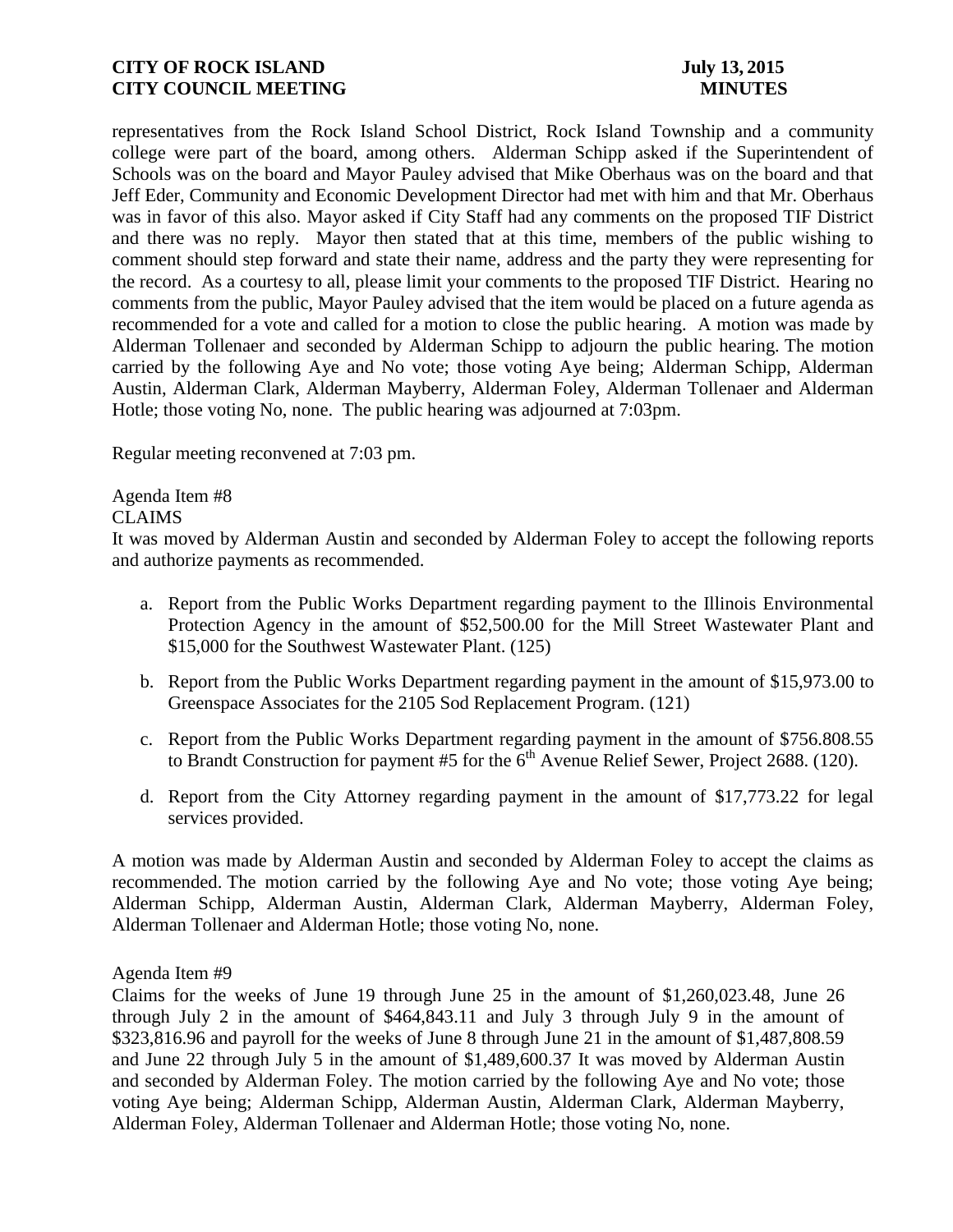### Agenda Item #10

Report from the Police Department regarding the purchase of 26 Panasonic CF-54 Toughbooks and HP Gen 9 Computer Server in the amount of \$112,683.00 and the purchase of 21 Panasonic Arbitrator Digital In-Car Video Cameras in the amount of \$166,133.00 from CDS Office Technologies. It was moved by Alderman Schipp and seconded by Alderman Hotle to approve the purchase as recommended. The motion carried by the following Aye and No vote; those voting Aye being; Alderman Schipp, Alderman Austin, Alderman Clark, Alderman Mayberry, Alderman Foley, Alderman Tollenaer and Alderman Hotle; those voting No, none.

#### Agenda Item #11

[Report](http://www.rigov.org/DocumentCenter/View/7530) from the Public Works Department regarding the bids for the 2015 Asphalt Street Milling and Patching Program, Project 2434, recommending the bid be awarded to Tri City Blacktop in the amount of \$94,205.25. It was moved by Alderman Hotle and seconded by Alderman Clark to award the bid as recommended and authorize payments the City Manger to execute the contract documents. Alderman Mayberry stated that he noticed that there were two other additions to this and wanted to know if that would cover the same costs. Public Works Director, Randy Tweet, advised that they would all get the same rate. Alderman Mayberry also asked about the alleys in his neighborhoods and wanted to know if there was a plan in place to repair these alleys. Mr. Tweet advised that there was a plan in place and gave a brief description. The motion carried by the following Aye and No vote; those voting Aye being; Alderman Schipp, Alderman Austin, Alderman Clark, Alderman Mayberry, Alderman Foley, Alderman Tollenaer and Alderman Hotle; those voting No, none.

### Agenda Item #12

Report from the Public Works Department regarding the bids for the 2015 Seal Coat Street Program, Project 2111, recommending the bid be awarded to Brandt Construction in the amount of \$201,982.50. It was moved by Alderman Hotle and seconded by Alderman Tollenaer to award the bid as recommended and authorize the City Manger to execute the contract documents. The motion carried by the following Aye and No vote; those voting Aye being; Alderman Schipp, Alderman Austin, Alderman Clark, Alderman Mayberry, Alderman Foley, Alderman Tollenaer and Alderman Hotle; those voting No, none.

### Agenda Item #13

Report from the Public Works Department regarding the bids for the Janitorial Contract, recommending a three year contract be awarded to FBG Service Corp. in the amount of \$505,548.00. It was moved by Alderman Austin and seconded by Alderman Foley to award the contact as recommended and authorized the City Manager to execute the contract documents. Alderman Austin asked the Public Works Director what buildings this contact covered and Randy Tweet pointed out that on the second page, it shows the buildings covered and that this contract did cover the new Police Department along with the current Police Department. Alderman Schipp asked how long these positions have been privatized and Tweet explained that we had employees doing this years ago and that it had not been cost effective. Alderman Austin asked how long this group had been working here and Tweet advised this contract is for a new group and that the current group had not been doing a very thorough job and that this new company is a local Rock Island company who came highly recommended. The motion carried by the following Aye and No vote; those voting Aye being; Alderman Schipp, Alderman Austin, Alderman Clark,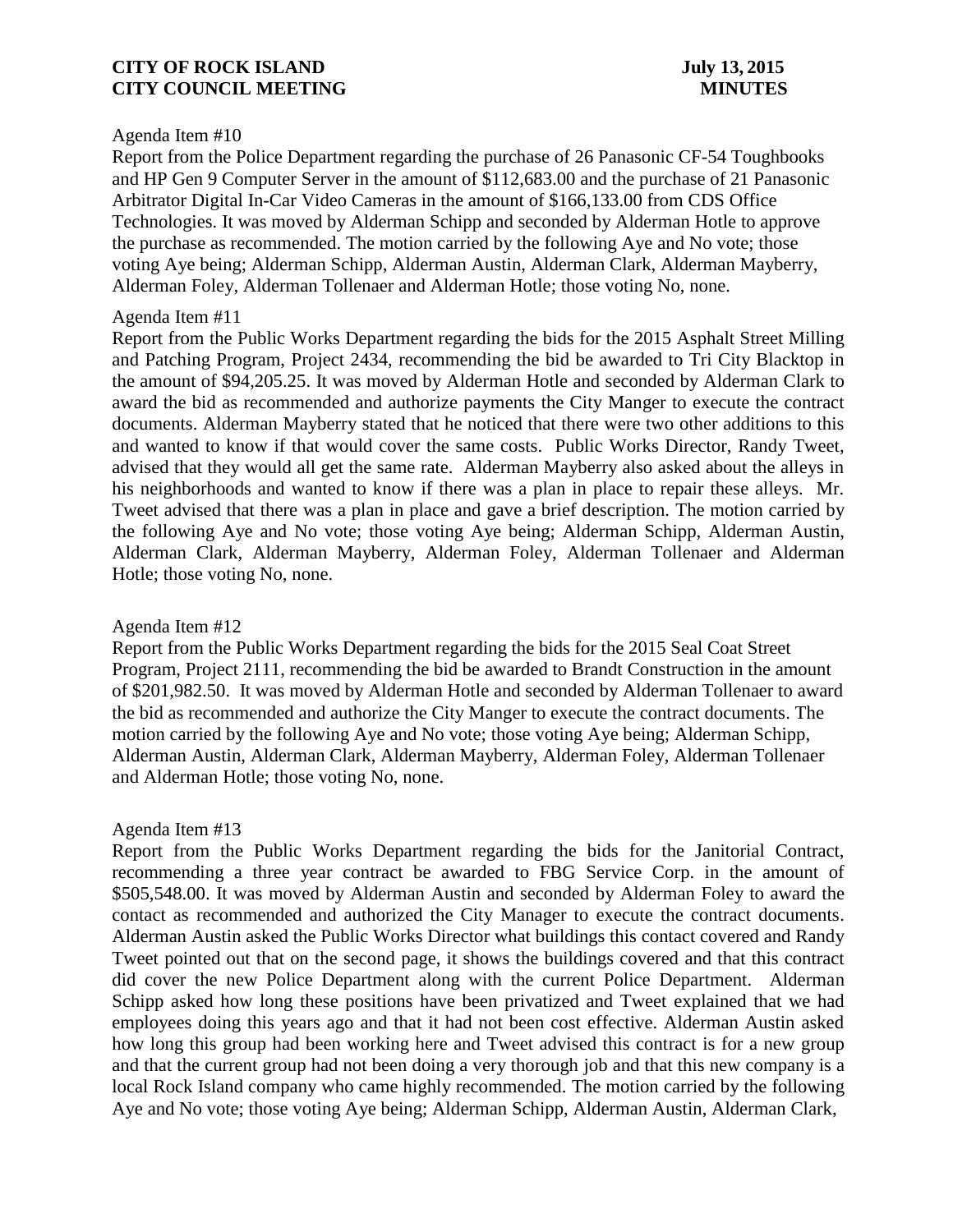Alderman Mayberry, Alderman Foley, Alderman Tollenaer and Alderman Hotle; those voting No, none.

## Agenda Item #14

Report from the Public Works Department regarding the LTCP-Farmall Storage Tank, CRI Project 2687, recommending the loan agreement with the Illinois Environmental Protection Agency in the amount of \$4,506,250.00 and recommending the bid be awarded to Civil Constructors in the amount of \$4,375,000.00. Alderman Schipp asked for clarification on the size of the tank and Public Works Director, Randy Tweet, explained why the change to a smaller size of tank. It was moved by Alderman Hotle and seconded by Alderman Tollenaer to approve the loan agreement and award the bid as recommended and authorize the City Manager to execute the contract documents. The motion carried by the following Aye and No vote; those voting Aye being; Alderman Schipp, Alderman Austin, Alderman Clark, Alderman Mayberry, Alderman Foley, Alderman Tollenaer and Alderman Hotle; those voting No, none.

### Agenda Item #15

[Report](http://www.rigov.org/DocumentCenter/View/7548) from the Public Works Department recommending the Engineer services proposal from Symbiont related to construction inspection services for the Farmall Storage Tank Facility in the amount of \$317,200.00. It was moved by Alderman Hotle and seconded by Alderman Foley to approve the amendment as recommended and authorize the City Manager to execute the contract documents. The motion carried by the following Aye and No vote; those voting Aye being; Alderman Schipp, Alderman Austin, Alderman Clark, Alderman Mayberry, Alderman Foley, Alderman Tollenaer and Alderman Hotle; those voting No, none.

## Agenda Item #16

[Report](http://www.rigov.org/DocumentCenter/View/7547) from the Public Works Department regarding the Raw Water Pumping Station Tuck Pointing, recommending the contract be awarded to Shive-Hattery in the amount of \$18,000.00. It was moved by Alderman Tollenaer and seconded by Alderman Mayberry to approve the proposal as recommended and authorize the City Manger to execute the contract documents. The motion carried by the following Aye and No vote; those voting Aye being; Alderman Schipp, Alderman Austin, Alderman Clark, Alderman Mayberry, Alderman Foley, Alderman Tollenaer and Alderman Hotle; those voting No, none.

## Agenda Item #17

Report from the Public Works Department recommending the proposal from CDM Smith, Inc. for engineering design services on the replacement for the Water Treatment Plant Filter Building in the amount of \$1,749,513.00. It was moved by Alderman Hotle and seconded by Alderman Tollenaer to award the proposal as recommended and to authorize the City Manager to execute the contract documents. Alderman Austin advised that this is the third time this has been on the agenda asked Public Works Director Randy Tweet if he had met with some of our larger users to explain the details and Tweet advised that they haven't started the meetings yet, but he did not foresee any issues. The motion carried by the following Aye and No vote; those voting Aye being; Alderman Schipp, Alderman Austin, Alderman Clark, Alderman Mayberry, Alderman Foley, Alderman Tollenaer and Alderman Hotle; those voting No, none.

## Agenda Item #18

Report from the [Community and Economic Development Department regarding the bids for the](http://www.rigov.org/DocumentCenter/View/7529)  sewer reconnect at 1111  $8<sup>th</sup>$  Street, recommending the bid be awarded to CJ Now for an amount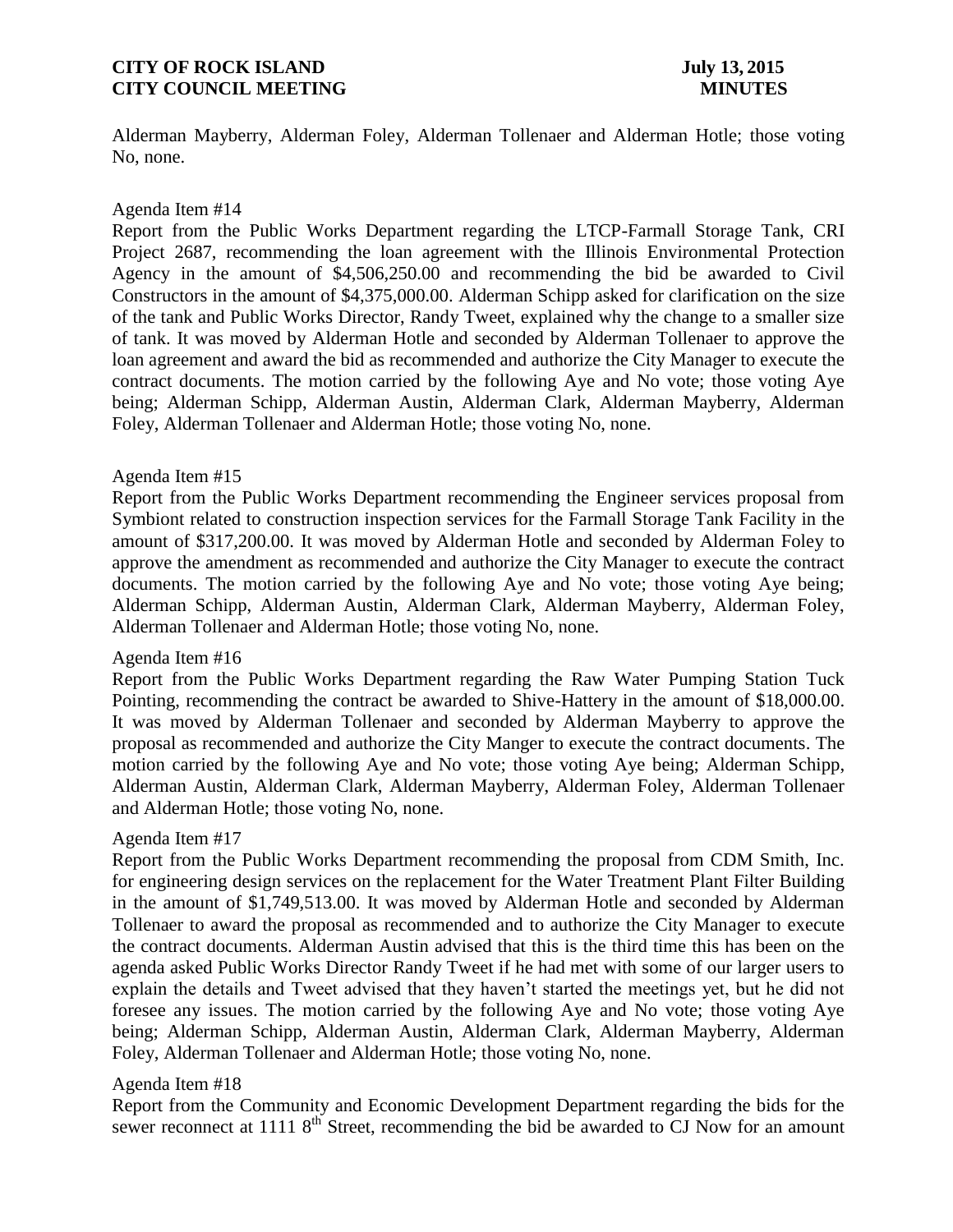not to exceed \$5,940.00. It was moved by Alderman Clark and seconded by Alderman Foley to approve the bid as recommended and authorize the City Manager to execute the contract documents. The motion carried by the following Aye and No vote; those voting Aye being; Alderman Schipp, Alderman Austin, Alderman Clark, Alderman Mayberry, Alderman Foley, Alderman Tollenaer and Alderman Hotle; those voting No, none.

### Agenda Item #19

[Report](http://www.rigov.org/DocumentCenter/View/7532) from the City Clerk regarding a resolution approving the full release of the listed Executive Session Minutes. It was moved by Alderman Schipp and seconded by Alderman Austin to approve the full release of the listed executive session minutes as recommended and adopt the resolution. The motion carried by the following Aye and No vote; those voting Aye being; Alderman Schipp, Alderman Austin, Alderman Clark, Alderman Mayberry, Alderman Foley, Alderman Tollenaer and Alderman Hotle; those voting No, none.

## Agenda Item #20

Report from the Mayor regarding appointments and reappointments to the Human Rights Commission. It was moved by Alderman Clark and seconded by Alderman Hotle to approve the appointments and reappointments as recommended. The motion carried by the following Aye and No vote; those voting Aye being; Alderman Schipp, Alderman Austin, Alderman Clark, Alderman Mayberry, Alderman Foley, Alderman Tollenaer and Alderman Hotle; those voting No, none.

## Agenda Item #21

Report from the City Clerk regarding a request from Junior's Tap for outdoor entertainment on Saturday, August 8, 2015 from  $11:00$  am  $-11$  pm and a request to serve alcohol outside in their demarcated area during the event at 2536 5<sup>th</sup> Avenue. It was moved by Alderman Austin and seconded by Alderman Hotle to approve the requests for outdoor entertainment and outdoor alcohol as recommended, subject to complying with all liquor license regulations and subject to being closed down early if noise complaints are received. The motion carried by the following Aye and No vote; those voting Aye being; Alderman Schipp, Alderman Austin, Alderman Clark, Alderman Mayberry, Alderman Foley, Alderman Tollenaer and Alderman Hotle; those voting No, none.

### Agenda Item #22

Report from the Deputy City Clerk regarding a request from the West End Neighborhood Association for sound amplification and a street closure for  $14<sup>th</sup>$  Street,  $9<sup>th</sup> - 10<sup>th</sup>$  Avenues on Saturday, July 25<sup>th</sup>, 2015 between 11 am and 2 pm for their annual Community Block Party and Resource Fair. It was moved by Alderman Clark and seconded by Alderman Schipp to approve the requests for sound amplification and a street closure as recommended, subject to being closed down early if noise complaints are received. The motion carried by the following Aye and No vote; those voting Aye being; Alderman Schipp, Alderman Austin, Alderman Clark, Alderman Mayberry, Alderman Foley, Alderman Tollenaer and Alderman Hotle; those voting No, none.

## Agenda Item #23 - Other Business.

Alderman Clark advised that on Saturday, July  $18<sup>th</sup>$ , there will be another ward clean up for the First Ward beginning at 9:00 a.m. at the Martin Luther King Center and invited everyone in the Ward to attend.